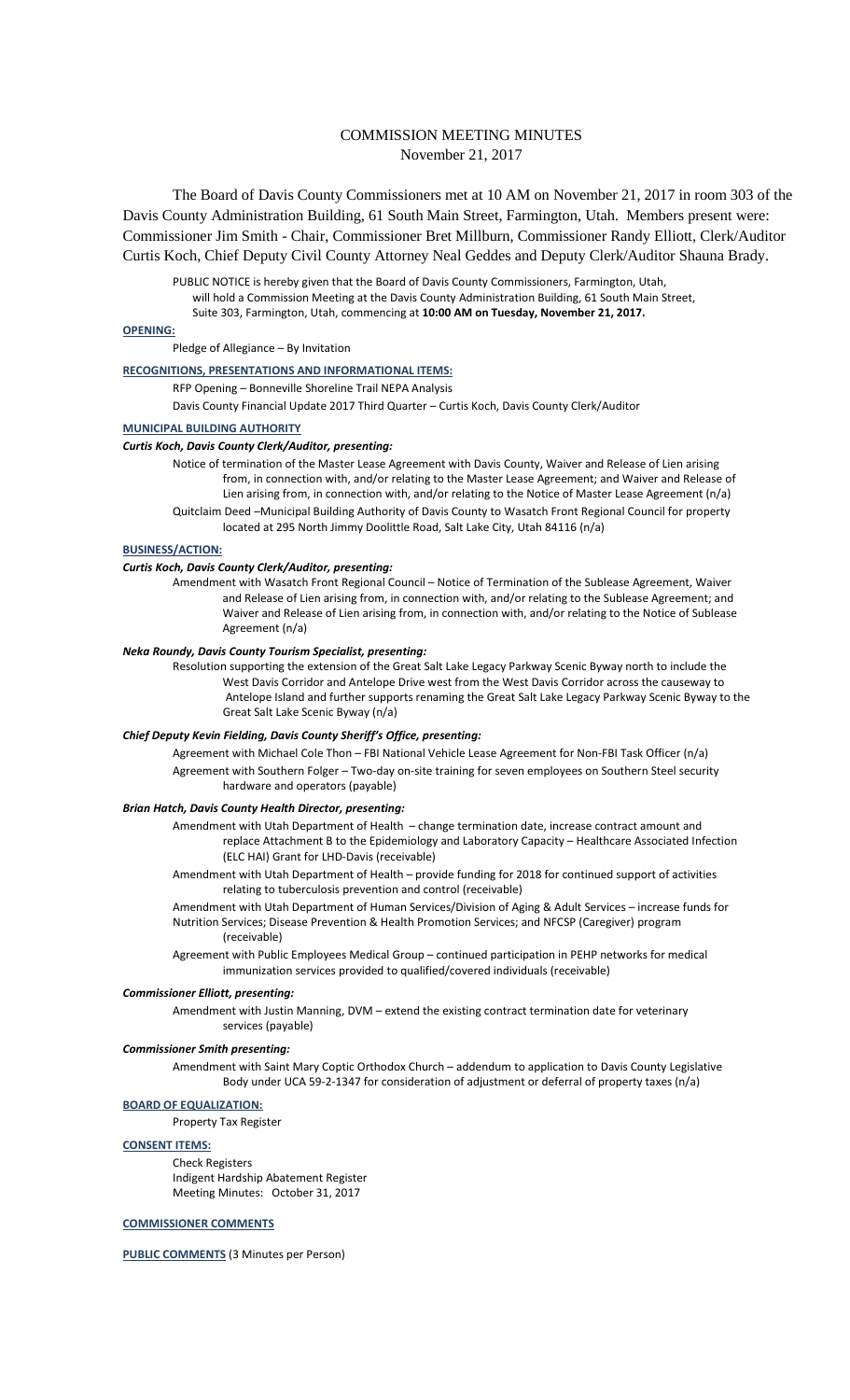**CLOSED SESSION**: Pursuant to UCA 52-4-205(1)(c) for a strategy session for pending or reasonably imminent litigation.

Action Taken Regarding Matters Discussed in Closed Session

Brian McKenzie, Chief Deputy Davis County Clerk/Auditor, led the Pledge of Allegiance. All in attendance were invited to stand and join in.

RFP Opening Bonneville Shoreline Trail NEPA Analysis

Jeff Oyler, Davis County Planning Manager, explained the Bonneville Shoreline Trail will be a 55 mile trail system along the east foothills of Davis County. It will connect into Weber, Salt Lake and Utah Counties, essentially running from Brigham City to Payson. "We are going to realign and rebuild sections of the trail through Davis County." He explained the business chosen from this RFP will provide a NEPA (National Environmental Policy Act) analysis and environmental assessment of endangered plant and animal species is required whenever forest land is involved.

Curtis Koch, Davis County Clerk/Auditor, clarified the new process when opening the bids eliminates reading the dollar amount bid. He explained that if we find ourselves in a position where we need to suspend or terminate a RFP, it would give an unfair advantage if we need to reissue the RFP. The opened bids will be given to the Purchasing Department and the Planning Department for review. He then opened and read the names of those who provided bids as follows:

|     | <b>November 21, 2017</b>                     |
|-----|----------------------------------------------|
|     | <b>BIDDER</b>                                |
| 1.  | EPG                                          |
| 2.  | <b>Bowen Collins &amp; Associates</b>        |
| 3.  | <b>Stanley Consultants Inc.</b>              |
| 4.  | North Wind                                   |
| 5.  | <b>SWCA Environmental Consultants</b>        |
| 6.  | Logan Simpson                                |
| 7.  | <b>SE Group</b>                              |
| 8.  | Bio-West, Inc.                               |
| 9.  | EA Engineering, Science and Technology, Inc. |
| 10. | <b>Tetra Tech</b>                            |
| 11. | Southwest Research Institute                 |
| 12. | ERO                                          |

Curtis Koch requested the Davis County Financial Update for Third Quarter 2017 be tabled until next week.

Recess to MBA Commissioner Millburn made a motion to recess to the Municipal Building Authority. Commissioner Elliott seconded the motion. All voted aye.

Curtis Koch, Davis County Clerk/Auditor, presented the following:

Notice #2001-260A of termination of the Master Lease Agreement between Wasatch Front Regional Council (WFRC) and Davis County, Waiver and Release of Lien arising from, in connection with, and/or relating to the Master Lease Agreement; and Waiver and Release of Lien arising from, in connection with, and/or relating to the Notice of Master Lease Agreement. Curtis explained in 2001, Davis County assisted Wasatch Front Regional Council in purchasing a building located in Salt Lake City. WFRC has paid off the bonds. They are now selling the building and moving to a new location in Salt Lake City. The effective date is November 21, 2017.

Commissioner Millburn made a motion to approve. Commissioner Elliott seconded the motion. All voted aye. The document is on file in the office of the Davis County Clerk/Auditor.

Quitclaim Deed #2001-260B from the Municipal Building Authority of Davis County to Wasatch Front Regional Council for property located at 295 North Jimmy Doolittle Road in Salt Lake City, Utah. The contract amount is \$10.00. The effective date is November 21, 2017.

Commissioner Millburn made a motion to approve. Commissioner Elliott seconded the motion. All voted aye. The document is on file in the office of the Davis County Clerk/Auditor.

Commissioner Elliott made a motion to reconvene Commission Meeting. Commissioner Millburn seconded the motion. All voted aye.

Curtis Koch presented amendment #2001-261A with the Wasatch Front Regional Council for the notice of termination of the sublease agreement, waiver and release of lien arising from, in connection with, and/or relating to the sub-lease agreement; and Waiver and Release of Lien arising from, in connection with,

Quitclaim Deed #2001-260B to WFRC for property

TABLED DC Financial Update 2017

Notice of Termination of Master Lease Agreement #2001-260A with WFRC

Reconvene Commission Meeting

Amendment #2001-261A with WFRC –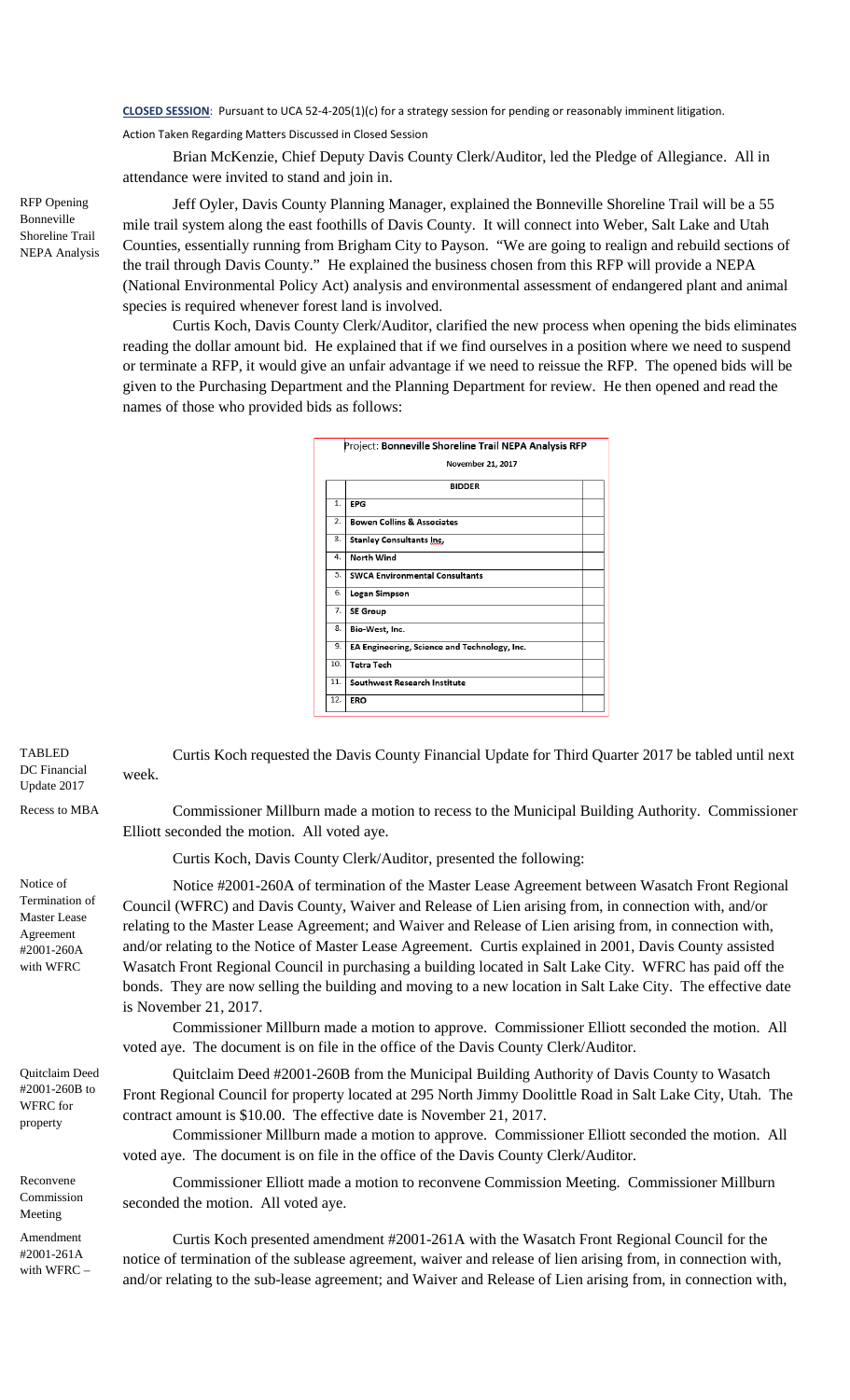Notice of Termination of Sublease Agreement

Resolution #2017-489 supporting extension of the Great Salt Lake Legacy Parkway Scenic Byway

and/or relating to the Notice of Sublease Agreement. The contract date is November 21, 2017. Commissioner Millburn made a motion to approve. Commissioner Elliott seconded the motion. All

voted aye. The document is on file in the office of the Davis County Clerk/Auditor.

Neka Roundy, Davis County Tourism Specialist, presented Resolution #2017-489 supporting the extension of the Great Salt Lake Legacy Parkway Scenic Byway north to include the West Davis Corridor and Antelope Drive west from the West Davis Corridor across the causeway to Antelope Island and further supports renaming the Great Salt Lake Legacy Parkway Scenic Byway to the Great Salt Lake Scenic Byway. The effective contract date is November 21, 2017.

Commissioner Millburn made a motion to approve. Commissioner Elliott seconded the motion. All voted aye. The document is on file in the office of the Davis County Clerk/Auditor.

Chief Deputy Kevin Fielding, Davis County Sheriff's Office, presented the following:

Commissioner Millburn made a motion to table an agreement with Michael Cole Thon regarding an FBI National Vehicle Lease Agreement for a non-FBI Task Officer (Mr. Thon). Commissioner Elliott seconded the motion. All voted aye.

Agreement #2017-490 with Southern Folger for a two-day on-site training for seven employees on Southern Steel security hardware (jail locks) and operators. The payable contract amount is \$5,180.00. The contract period is November 21, 2017 through February 28, 2018.

Commissioner Elliott made a motion to approve. Commissioner Millburn seconded the motion. All voted aye. The document is on file in the office of the Davis County Clerk/Auditor.

Brian Hatch, Davis County Health Director, presented the following:

Amendment #2014-315C with the Utah Department of Health to change the termination date, increase the contract amount and replace Attachment B to the Epidemiology and Laboratory Capacity (ELC) – Healthcare Associated Infection (HAI) Grant for the Davis County local health department (LHD). ELC-HAI funds allow the health department to work with Utah's hospitals, long-term care facilities and other healthcare settings to be responsible for responding to local and multi-jurisdictional outbreaks of healthcare associated infections. The receivable contract amount is a \$10,413.00 increase, making the new total funding \$38,177.00. The contract period is August 1, 2017 through July 31, 2018.

Commissioner Elliott made a motion to approve. Commissioner Millburn seconded the motion. All voted aye. The document is on file in the office of the Davis County Clerk/Auditor.

Amendment #2015-34C with the Utah Department of Health to provide funding for 2018 for continued support of activities relating to tuberculosis prevention and control. The receivable contract amount is a \$3,945.75 increase, making the new total funding \$28,344.75. The contract period is January 1 through December 31, 2018.

Commissioner Elliott made a motion to approve. Commissioner Millburn seconded the motion. All voted aye. The document is on file in the office of the Davis County Clerk/Auditor.

Amendment #2015-365G with the Utah Department of Human Services/Division of Aging & Adult Services to increase funds for Nutrition Services by \$713.00, Disease Prevention & Health Promotion Services by \$607.00 and the NFCSP (Caregiver) program by \$7,589.05. The receivable contract amount is an \$8,909.05 increase, making the new total funding \$1,640,905.05.

Commissioner Elliott made a motion to approve. Commissioner Millburn seconded the motion. All voted aye. The document is on file in the office of the Davis County Clerk/Auditor.

Agreement #2017-491 with the Public Employees Medical Group for continued participation in the PEHP networks for medical immunization services provided to qualified/covered individuals. The receivable contract amount is dependent upon services rendered. The contract period is perpetual and starts November 21, 2017.

Commissioner Millburn made a motion to approve. Commissioner Elliott seconded the motion. All voted aye. The document is on file in the office of the Davis County Clerk/Auditor.

Commissioner Elliott presented amendment #2014-368A with Justin Manning, DVM, to extend the existing contract termination date for Davis County Animal Care & Control veterinary services through June 30, 2018. The payable contract is \$55.00/hour.

Commissioner Elliott made a motion to approve. Commissioner Millburn seconded the motion. All voted aye. The document is on file in the office of the Davis County Clerk/Auditor.

Commissioner Smith presented amendment #2017-487A with Saint Mary Coptic Orthodox Church providing an addendum to their application to the Davis County Legislative Body under UCA 59-2-1347 for

TABLED Agreement with Michael Cole Thon

Agreement #2017-490 with Southern Folger for security hardware trng

Amendment #2014-315C with Utah Dept of Health re: ELC HAI Grant for LHD-Davis

Amendment #2015-34C with Utah Dept of Health re: 2018 funding for tuberculosis prevention

Amendment #2015-365G with Utah DHS/DAAS to increase funds

Agreement #2017-491 with Public Employees Medical Group for PEHP immunization services

Amendment #2014-368A with Justin Manning DVM for veterinary services

Amendment #2017-487A